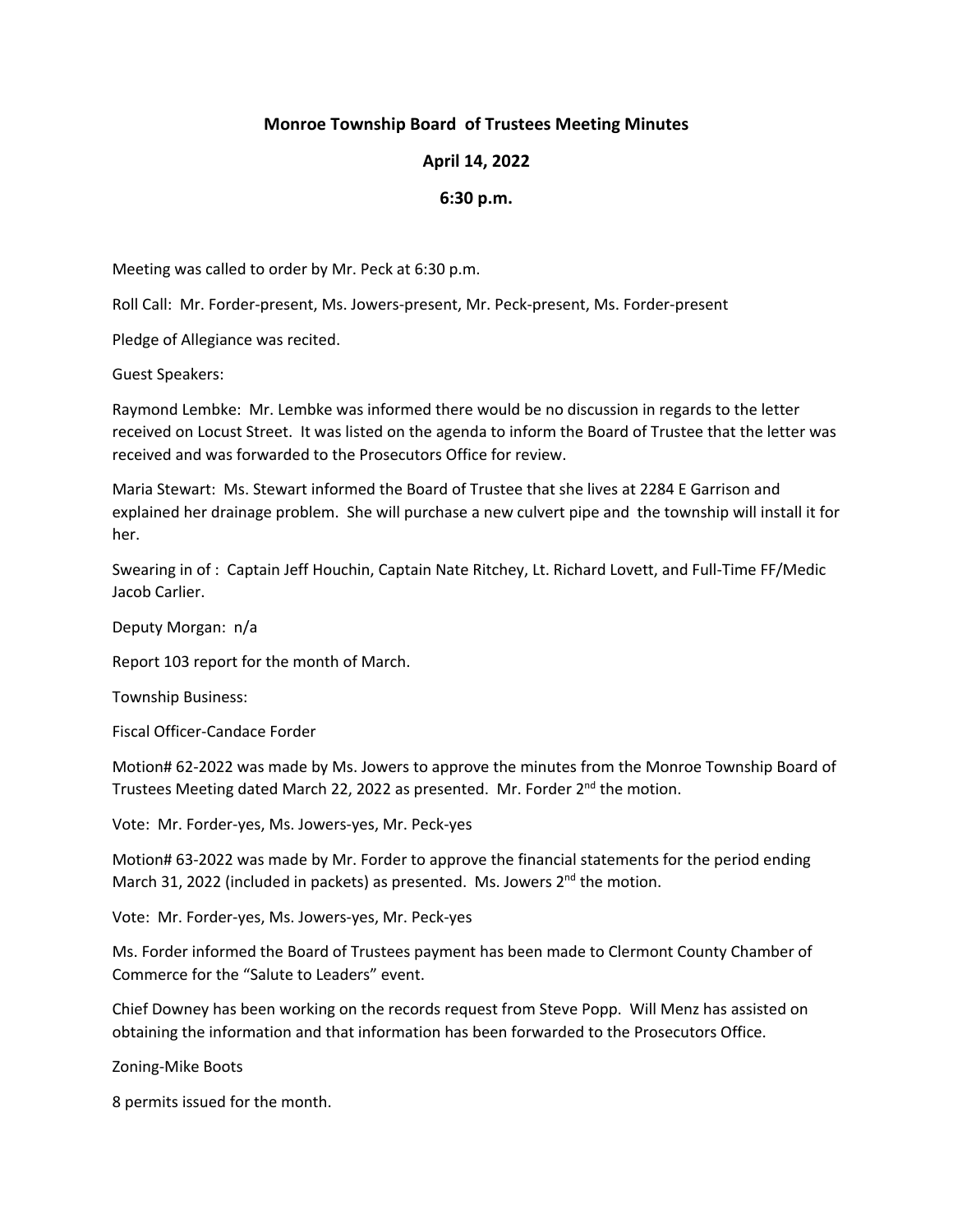Report in writing.

Resolutions will be ready at the next meeting in regards to declaring several properties a nuisance.

Follow up letters sent to 12 locations.

BZA hearing was on April 13, 2022 concerning putting in open storage of RV's at the Apple Creek Storage facility located at 2191 SR 125. This was approved at the meeting with requirements.

Mr. Boots will be meeting with Taylor Corbett at the Clermont County Planning Commission on April 15 to discuss the Township Zoning Map.

Maintenance-Greg Schrichten

Report in writing.

The new mower is scheduled to arrive near the end of May 2022.

Cemetery-Jerry Cramer

1 grave sold, 2 graves marked for burial and 4 foundations marked.

Fire/EMS Department-Chief Steve Downey

Motion# 64-2022 was made by Ms. Jowers to promote Jacob Carlier from part-time FF/Medic to fulltime FF/Medic with a start date of April 3, 2022 with a 6-month probation. Pay rate will stay the same. Mr. Forder 2<sup>nd</sup> the motion.

Vote: Mr. Forder-yes, Ms. Jowers-yes, Mr. Peck-yes

Motion# 65-2022 was made by Mr. Forder to hire Greg Melton as a part-time FF/EMT with a start date of April 10, 2022 with a 1-year probation at a pay rate of \$14.25 per hour. Ms. Jowers 2<sup>nd</sup> the motion.

Vote: Mr. Forder-yes, Ms. Jowers-yes, Mr. Peck-yes

Motion# 66-2022 was made by Ms. Jowers to remove Kristopher Walters from the Monroe Township Fire/EMS roster. Mr. Forder 2<sup>nd</sup> the motion.

Vote: Mr. Forder-yes, Ms. Jowers-yes, Mr. Peck-yes

Motion# 67-2022 was made by Mr. Forder to remove Justin Pendergrass from the Monroe Township Fire/EMS roster. Ms. Jowers 2<sup>nd</sup> the motion.

Vote: Mr. Forder-yes, Ms. Jowers-yes, Mr. Forder-yes

Motion# 68-2022 was made by Ms. Jowers to hire Ashley Hackworth as a part-time FF/Medic effective April 10, 2022 with a 1-year probation at a pay rate of \$15.85 per hour. Mr. Forder 2<sup>nd</sup> the motion.

Vote: Mr. Forder-yes, Ms. Jowers-yes, Mr. Peck-yes

Motion# 69-2022 was made by Mr. Forder to move Sam Wilson from volunteer to part-time FF/EMT with a start date of April 10, 2022 at a pay rate of \$14.25 per hour with a one-year probation. Ms. Jowers 2<sup>nd</sup> the motion.